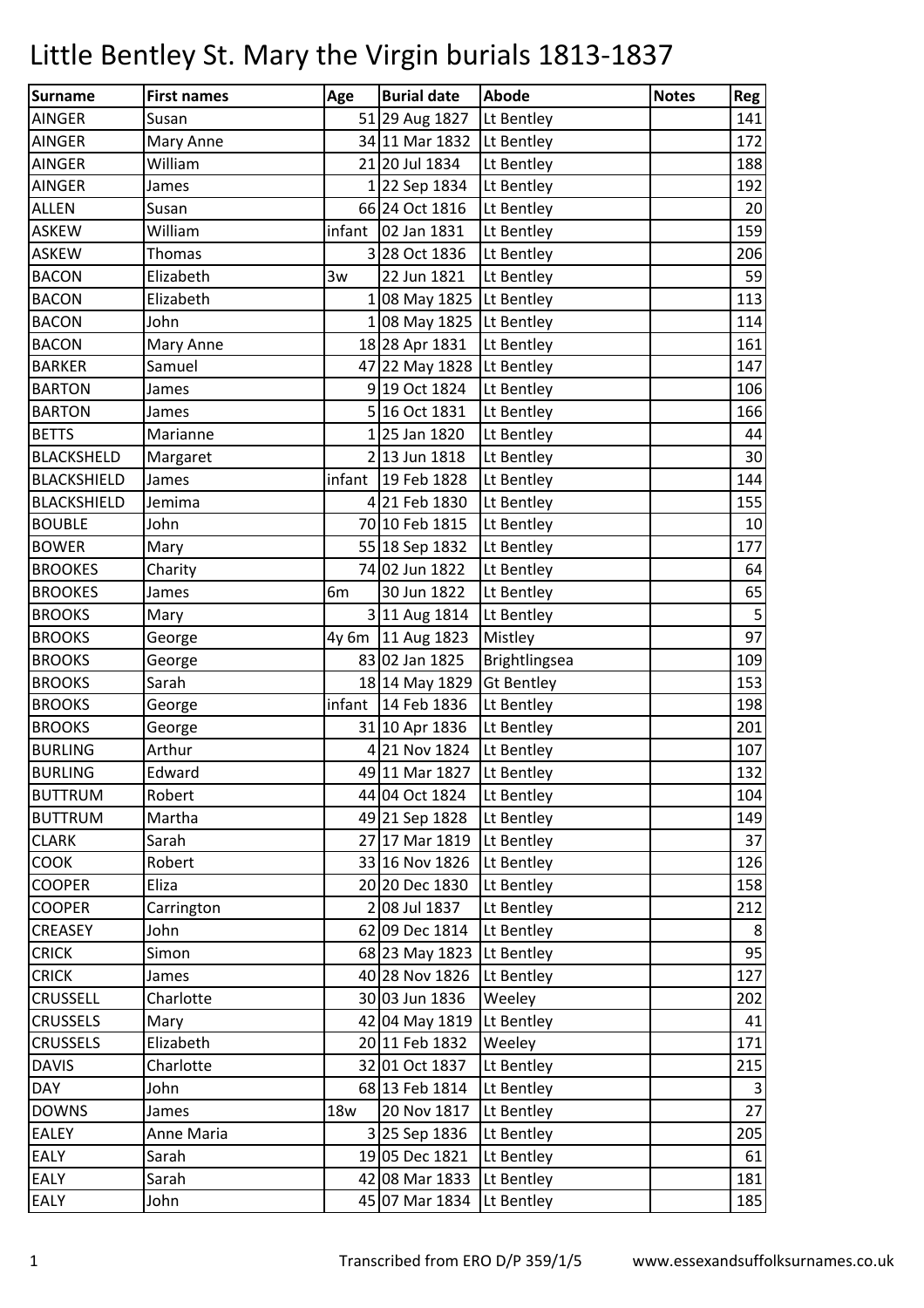| <b>ELEY</b>     | Joseph     |     | 2 02 Jul 1819            | Lt Bentley        | 42                      |
|-----------------|------------|-----|--------------------------|-------------------|-------------------------|
| <b>ELEY</b>     | Margaret   |     | 39 14 Sep 1837           | Lt Bentley        | 214                     |
| <b>EVERITT</b>  | Edward     |     | 64 09 Oct 1814           | Lt Bentley        | $\boldsymbol{6}$        |
| <b>FRANCIS</b>  | John       |     | 64 25 Jul 1820           | Lt Bentley        | 49                      |
| <b>FRANCIS</b>  | Sarah      |     | 65 06 Jul 1823           | Lt Bentley        | 96                      |
| <b>GAME</b>     | Sarah      |     | 72 01 Apr 1819           | Lt Bentley        | 39                      |
| GANT            | Jesse      |     | infant   $14$ Aug 1825   | Lt Bentley        | 116                     |
| <b>GARDENER</b> | Mary       |     | 73 11 Oct 1815           | Lt Bentley        | 12                      |
| <b>GARDENER</b> | Daniel     |     | 75 20 Mar 1819           | Lt Bentley        | 38                      |
| <b>GARDINER</b> | James      |     | 40 15 Feb 1827           | Lt Bentley        | 129                     |
| <b>GOODGE</b>   | John       |     | 31 21 Aug 1834           | Lt Bentley        | 189                     |
| <b>GOSLING</b>  | Sarah      |     | 22 04 Apr 1816           | Lt Bentley        | 17                      |
| <b>GOSLING</b>  | Rachel     |     | 18 18 Dec 1834           | Lt Bentley        | 193                     |
| <b>GRAHAM</b>   | Martha     |     | 31 04 Nov 1816           | Lt Bentley        | 21                      |
| <b>GRIST</b>    | Elizabeth  |     | 68 30 Jan 1833           | Lt Bentley        | 178                     |
| <b>GRIST</b>    | Joseph     |     | 63 09 Oct 1833           | Lt Bentley        | 184                     |
| <b>GULL</b>     | Robert     |     | 71 23 Oct 1828           | Lt Bentley        | 150                     |
| <b>HAMMET</b>   | Anne       | 18m | 21 Feb 1836              | Lt Bentley        | 199                     |
| <b>HAMMOND</b>  | Thomas     |     | 75 19 Dec 1828           | Lt Bentley        | 151                     |
| <b>HAMMOND</b>  | Mary Ann   | 9m  | 22 May 1831              | Lt Bentley        | 162                     |
| <b>HOLDEN</b>   | John       | 9m  | 03 Nov 1820              | Lt Bentley        | 52                      |
| <b>HOLDING</b>  | Thomas     |     | 15 11 Jun 1833           | Lt Bentley        | 182                     |
| <b>HOLDING</b>  | Samuel     |     | 45 15 Jun 1836           | Lt Bentley        | 203                     |
| <b>HOLDING</b>  | Mary       |     | 84 17 Jun 1837           | Lt Bentley        | 211                     |
| <b>HOULDING</b> | Thomas     |     | 38 16 May 1818           | Lt Bentley        | 29                      |
| <b>HOULDING</b> | John       |     | 123 Dec 1818             | Lt Bentley        | 36                      |
| <b>HOULDING</b> | Thomas     |     | 73 25 May 1821           | Lt Bentley        | 57                      |
| <b>HOULDING</b> | Hannah     |     | 39 25 May 1821           | Lt Bentley        | 58                      |
| <b>HOWARD</b>   | Robert     |     | 86 16 Feb 1820           | Lt Bentley        | 46                      |
| <b>HUNT</b>     | Isaac      |     | 44 11 Jul 1814           | Lt Bentley        | $\overline{\mathbf{4}}$ |
| <b>HUNT</b>     | Maria      |     | 19 06 Sep 1826           | Lt Bentley        | 125                     |
| <b>JACOBS</b>   | John       |     | 3 26 Nov 1816 Lt Bentley |                   | 22                      |
| <b>JACOBS</b>   | Martha     |     | 57 19 Feb 1823           | Lt Bentley        | 92                      |
| <b>JACOBS</b>   | Mary       |     | 63 01 Jan 1826           | Lt Bentley        | 120                     |
| <b>JACOBS</b>   | John       |     | 65 09 Aug 1826           | Lt Bentley        | 124                     |
| <b>JAMES</b>    | Sarah      |     | 65 14 Mar 1828           | Lt Bentley        | 145                     |
| <b>JENNINGS</b> | Mark       |     | 25 08 Apr 1825           | Lt Bentley        | 112                     |
| <b>JOWERS</b>   | Caroline   |     | infant $16$ Jan 1831     | Lt Bentley        | 160                     |
| <b>JOWERS</b>   | Sarah      |     | 15 29 Mar 1832           | Lt Bentley        | 173                     |
| <b>JOWERS</b>   | Charlotte  |     | 39 11 Jul 1832           | Lt Bentley        | 174                     |
| <b>KING</b>     | Elizabeth  |     | 80 23 Mar 1813           | Springfield Essex | $\mathbf{1}$            |
| <b>KING</b>     | Annie      |     | 59 04 Feb 1817           | Lt Bentley        | 25                      |
| <b>KING</b>     | Ruth       |     | 64 14 Jan 1823           | Colchester        | 90                      |
|                 | Clementina |     |                          |                   |                         |
| <b>KING</b>     | Elizabeth  |     | 23 29 Jul 1824           | Colchester        | 103                     |
| <b>KING</b>     | Thomas     |     | 53 22 Oct 1825           | Colchester        | 119                     |
| <b>KNOWLER</b>  | James      | 7m  | 24 Dec 1816              | Lt Bentley        | 24                      |
| <b>KNOWLER</b>  | James      | 8m  | 26 Apr 1818              | Lt Bentley        | 28                      |
| <b>KNOWLER</b>  | James      | 9w  | 29 Apr 1821              | Lt Bentley        | 55                      |
| <b>KNOWLER</b>  | James      | 15w | 09 Apr 1826              | Lt Bentley        | 122                     |
|                 |            |     |                          |                   |                         |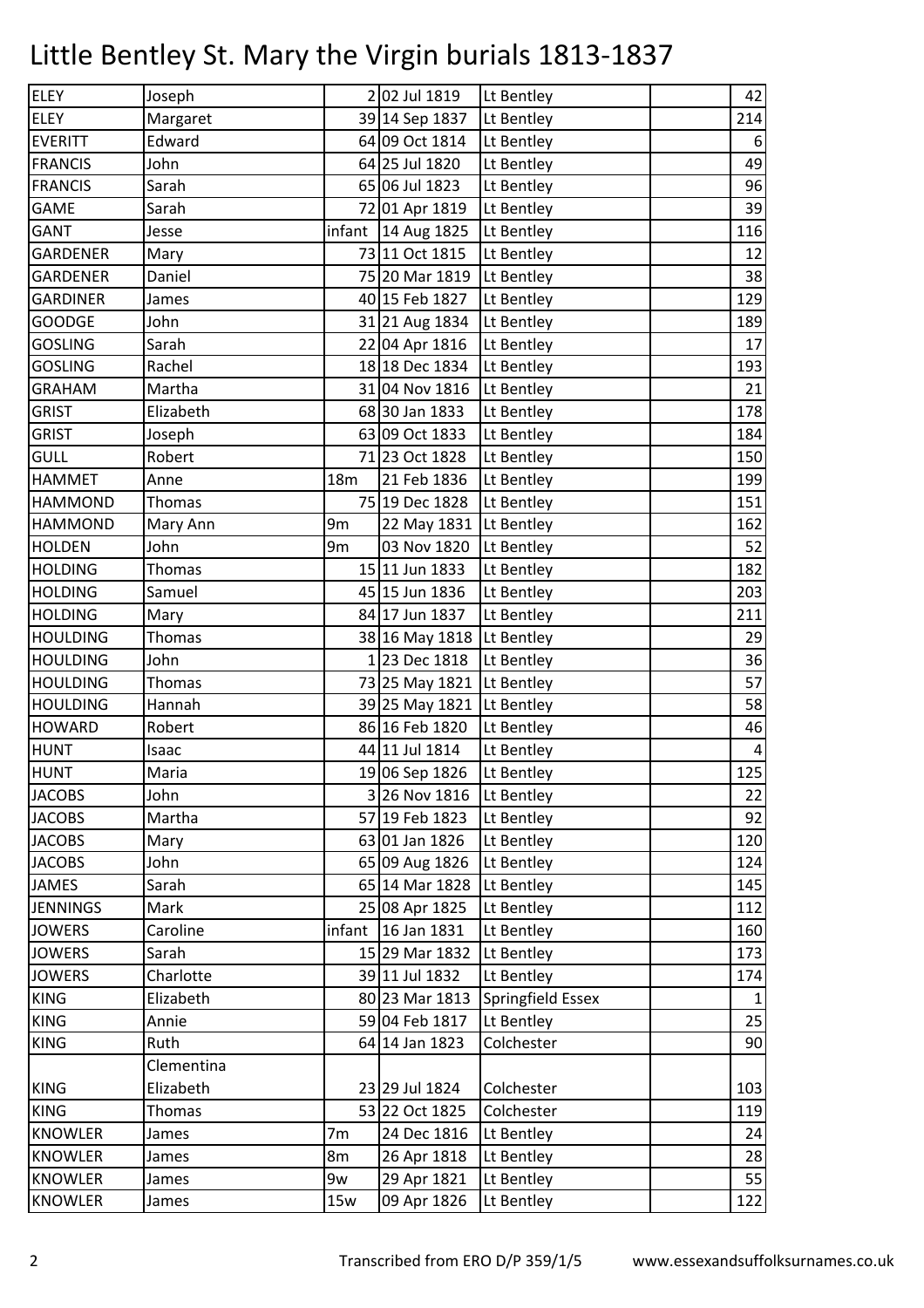| 53 05 Aug 1832<br>William<br>176<br>Lt Bentley<br>17 01 Dec 1837<br>Catherine<br>Lt Bentley<br>218<br>48 25 Mar 1827<br>Lt Bentley<br>Thomas<br>Sarah<br>42 01 Apr 1827<br>Lt Bentley<br>Hannah<br>6 16 Apr 1827<br>Lt Bentley<br>19 21 Apr 1827<br>Lt Bentley<br>Ann<br>12 Oct 1827<br>Lt Bentley<br>James<br>8m<br>103 Nov 1815<br>Mark<br>Lt Bentley<br>19 23 Jul 1820<br>Joseph<br>Lt Bentley<br>1 13 Oct 1820<br>Lt Bentley<br>Mark<br>Sarah<br>7 28 Jul 1816<br>Lt Bentley<br>4 16 Dec 1816<br>Lt Bentley<br>Joseph<br>74 01 Aug 1819<br>Lt Bentley<br>Joseph<br>infant   13 Dec 1824<br>Lt Bentley<br>James<br>Lt Bentley<br>23 18 Feb 1827<br>Mary<br>71 28 Jan 1820<br>Lt Bentley<br>Henry<br>66 13 Jan 1823<br>Frating<br>Stephen<br>75 02 Mar 1837<br>Thorp<br>Mary<br>55 13 Oct 1816<br>Lt Bentley<br>Susan<br>infant<br>Harriet<br>11 Sep 1831<br>Lt Bentley<br>40 17 Jul 1833<br>Lt Bentley<br>Mary<br>Maria<br>30 08 Feb 1828<br>Lt Bentley<br>Sarah<br>infant $\left  25 \text{ Aug } 1834 \right $<br>Lt Bentley<br>Maria Eliza<br>09 Nov 1830<br>infant<br>Lt Bentley<br>4d<br>Sarah<br>27 Nov 1818<br>Lt Bentley<br>Hannah<br>$1\mathrm{m}$<br>12 Nov 1818<br>Lt Bentley<br>Twin<br>Elizabeth<br>1 <sub>m</sub><br>12 Nov 1818<br>Lt Bentley<br>Twin<br>Elizabeth<br>6m<br>05 Nov 1821<br>Lt Bentley<br>32 20 Jun 1827<br>John<br>Lt Bentley<br>Union Workhouse<br>43 13 Nov 1837 at Mistley<br>Mary<br>Martha<br>30 Aug 1820<br>Lt Bentley<br>7m<br>77 04 Apr 1819<br>Lt Bentley<br>Mary<br>07 Apr 1830<br>7 <sub>m</sub><br>Lt Bentley<br>Henry<br>32 06 May 1835 Lt Bentley<br>Sarah<br><b>OFFORD</b><br>Sarah Anne<br>05 Aug 1835<br>7 <sub>m</sub><br>Lt Bentley<br>221 Mar 1823<br>PAGE<br>Cecilia Laimia<br>Mistley<br>PAGE<br>Clementina<br>1 12 Apr 1823<br>Mistley<br>02 Dec 1823<br>Mistley<br>PAGE<br>Eleanor Lavinia<br>1 <sub>m</sub><br>15 Feb 1826<br>Abbot's Hall, Mistley<br>Thomas<br>14m<br><b>Thomas King</b><br>13 Mar 1827<br>Abbot's Hall, Mistley<br>3m<br>PAGE<br>16 Jul 1832<br>Abbot's Hall, Mistley<br>Eleanor<br>21m<br>77 29 Jul 1835<br>Lt Bentley<br>John<br>PILLAN<br>62 20 May 1828<br>Lt Bentley<br>Mary<br>44 02 Jan 1827<br>Lt Bentley<br>James<br>21 28 Dec 1814<br>Lt Bentley<br>Ambrose<br>4 03 Feb 1824<br>Lt Bentley<br>Margaret<br>Samuel<br>83 10 Oct 1814<br>Lt Bentley<br>65 04 Sep 1825<br>Lt Bentley<br>Samuel<br>21 25 Jul 1828<br>Lt Bentley<br>Mary Anne |                 |  |  |     |
|---------------------------------------------------------------------------------------------------------------------------------------------------------------------------------------------------------------------------------------------------------------------------------------------------------------------------------------------------------------------------------------------------------------------------------------------------------------------------------------------------------------------------------------------------------------------------------------------------------------------------------------------------------------------------------------------------------------------------------------------------------------------------------------------------------------------------------------------------------------------------------------------------------------------------------------------------------------------------------------------------------------------------------------------------------------------------------------------------------------------------------------------------------------------------------------------------------------------------------------------------------------------------------------------------------------------------------------------------------------------------------------------------------------------------------------------------------------------------------------------------------------------------------------------------------------------------------------------------------------------------------------------------------------------------------------------------------------------------------------------------------------------------------------------------------------------------------------------------------------------------------------------------------------------------------------------------------------------------------------------------------------------------------------------------------------------------------------------------------------------------------------------------------------------------------------------------------------------------------------------------------------------------------------------------------------------------------------------------------------------------------------------------------------------------------|-----------------|--|--|-----|
|                                                                                                                                                                                                                                                                                                                                                                                                                                                                                                                                                                                                                                                                                                                                                                                                                                                                                                                                                                                                                                                                                                                                                                                                                                                                                                                                                                                                                                                                                                                                                                                                                                                                                                                                                                                                                                                                                                                                                                                                                                                                                                                                                                                                                                                                                                                                                                                                                                 | <b>KNOWLER</b>  |  |  |     |
|                                                                                                                                                                                                                                                                                                                                                                                                                                                                                                                                                                                                                                                                                                                                                                                                                                                                                                                                                                                                                                                                                                                                                                                                                                                                                                                                                                                                                                                                                                                                                                                                                                                                                                                                                                                                                                                                                                                                                                                                                                                                                                                                                                                                                                                                                                                                                                                                                                 | <b>LAKER</b>    |  |  |     |
| 135                                                                                                                                                                                                                                                                                                                                                                                                                                                                                                                                                                                                                                                                                                                                                                                                                                                                                                                                                                                                                                                                                                                                                                                                                                                                                                                                                                                                                                                                                                                                                                                                                                                                                                                                                                                                                                                                                                                                                                                                                                                                                                                                                                                                                                                                                                                                                                                                                             | <b>LAMBARD</b>  |  |  | 134 |
| 136<br>137<br>142<br>13<br>48<br>51<br>18<br>23<br>43<br>108<br>130<br>45<br>89<br>210<br>19<br>164<br>183<br>143<br>190<br>157<br>35<br>34<br>34<br>60<br>139<br>217<br>50<br>40<br>156<br>195<br>197<br>93<br>94<br>99<br>121<br>133<br>175                                                                                                                                                                                                                                                                                                                                                                                                                                                                                                                                                                                                                                                                                                                                                                                                                                                                                                                                                                                                                                                                                                                                                                                                                                                                                                                                                                                                                                                                                                                                                                                                                                                                                                                                                                                                                                                                                                                                                                                                                                                                                                                                                                                   | <b>LAMBARD</b>  |  |  |     |
|                                                                                                                                                                                                                                                                                                                                                                                                                                                                                                                                                                                                                                                                                                                                                                                                                                                                                                                                                                                                                                                                                                                                                                                                                                                                                                                                                                                                                                                                                                                                                                                                                                                                                                                                                                                                                                                                                                                                                                                                                                                                                                                                                                                                                                                                                                                                                                                                                                 | <b>LAMBARD</b>  |  |  |     |
|                                                                                                                                                                                                                                                                                                                                                                                                                                                                                                                                                                                                                                                                                                                                                                                                                                                                                                                                                                                                                                                                                                                                                                                                                                                                                                                                                                                                                                                                                                                                                                                                                                                                                                                                                                                                                                                                                                                                                                                                                                                                                                                                                                                                                                                                                                                                                                                                                                 | <b>LAMBARD</b>  |  |  |     |
|                                                                                                                                                                                                                                                                                                                                                                                                                                                                                                                                                                                                                                                                                                                                                                                                                                                                                                                                                                                                                                                                                                                                                                                                                                                                                                                                                                                                                                                                                                                                                                                                                                                                                                                                                                                                                                                                                                                                                                                                                                                                                                                                                                                                                                                                                                                                                                                                                                 | <b>LAMBARD</b>  |  |  |     |
|                                                                                                                                                                                                                                                                                                                                                                                                                                                                                                                                                                                                                                                                                                                                                                                                                                                                                                                                                                                                                                                                                                                                                                                                                                                                                                                                                                                                                                                                                                                                                                                                                                                                                                                                                                                                                                                                                                                                                                                                                                                                                                                                                                                                                                                                                                                                                                                                                                 | <b>LAMBERT</b>  |  |  |     |
|                                                                                                                                                                                                                                                                                                                                                                                                                                                                                                                                                                                                                                                                                                                                                                                                                                                                                                                                                                                                                                                                                                                                                                                                                                                                                                                                                                                                                                                                                                                                                                                                                                                                                                                                                                                                                                                                                                                                                                                                                                                                                                                                                                                                                                                                                                                                                                                                                                 | <b>LAMBERT</b>  |  |  |     |
|                                                                                                                                                                                                                                                                                                                                                                                                                                                                                                                                                                                                                                                                                                                                                                                                                                                                                                                                                                                                                                                                                                                                                                                                                                                                                                                                                                                                                                                                                                                                                                                                                                                                                                                                                                                                                                                                                                                                                                                                                                                                                                                                                                                                                                                                                                                                                                                                                                 | <b>LAMBERT</b>  |  |  |     |
|                                                                                                                                                                                                                                                                                                                                                                                                                                                                                                                                                                                                                                                                                                                                                                                                                                                                                                                                                                                                                                                                                                                                                                                                                                                                                                                                                                                                                                                                                                                                                                                                                                                                                                                                                                                                                                                                                                                                                                                                                                                                                                                                                                                                                                                                                                                                                                                                                                 | LAYZEL          |  |  |     |
|                                                                                                                                                                                                                                                                                                                                                                                                                                                                                                                                                                                                                                                                                                                                                                                                                                                                                                                                                                                                                                                                                                                                                                                                                                                                                                                                                                                                                                                                                                                                                                                                                                                                                                                                                                                                                                                                                                                                                                                                                                                                                                                                                                                                                                                                                                                                                                                                                                 | LAYZEL          |  |  |     |
|                                                                                                                                                                                                                                                                                                                                                                                                                                                                                                                                                                                                                                                                                                                                                                                                                                                                                                                                                                                                                                                                                                                                                                                                                                                                                                                                                                                                                                                                                                                                                                                                                                                                                                                                                                                                                                                                                                                                                                                                                                                                                                                                                                                                                                                                                                                                                                                                                                 | LAYZEL          |  |  |     |
|                                                                                                                                                                                                                                                                                                                                                                                                                                                                                                                                                                                                                                                                                                                                                                                                                                                                                                                                                                                                                                                                                                                                                                                                                                                                                                                                                                                                                                                                                                                                                                                                                                                                                                                                                                                                                                                                                                                                                                                                                                                                                                                                                                                                                                                                                                                                                                                                                                 | LAYZELL         |  |  |     |
|                                                                                                                                                                                                                                                                                                                                                                                                                                                                                                                                                                                                                                                                                                                                                                                                                                                                                                                                                                                                                                                                                                                                                                                                                                                                                                                                                                                                                                                                                                                                                                                                                                                                                                                                                                                                                                                                                                                                                                                                                                                                                                                                                                                                                                                                                                                                                                                                                                 | LAYZELL         |  |  |     |
|                                                                                                                                                                                                                                                                                                                                                                                                                                                                                                                                                                                                                                                                                                                                                                                                                                                                                                                                                                                                                                                                                                                                                                                                                                                                                                                                                                                                                                                                                                                                                                                                                                                                                                                                                                                                                                                                                                                                                                                                                                                                                                                                                                                                                                                                                                                                                                                                                                 | <b>LILLEY</b>   |  |  |     |
|                                                                                                                                                                                                                                                                                                                                                                                                                                                                                                                                                                                                                                                                                                                                                                                                                                                                                                                                                                                                                                                                                                                                                                                                                                                                                                                                                                                                                                                                                                                                                                                                                                                                                                                                                                                                                                                                                                                                                                                                                                                                                                                                                                                                                                                                                                                                                                                                                                 | <b>LUFKIN</b>   |  |  |     |
|                                                                                                                                                                                                                                                                                                                                                                                                                                                                                                                                                                                                                                                                                                                                                                                                                                                                                                                                                                                                                                                                                                                                                                                                                                                                                                                                                                                                                                                                                                                                                                                                                                                                                                                                                                                                                                                                                                                                                                                                                                                                                                                                                                                                                                                                                                                                                                                                                                 | <b>LUFKIN</b>   |  |  |     |
|                                                                                                                                                                                                                                                                                                                                                                                                                                                                                                                                                                                                                                                                                                                                                                                                                                                                                                                                                                                                                                                                                                                                                                                                                                                                                                                                                                                                                                                                                                                                                                                                                                                                                                                                                                                                                                                                                                                                                                                                                                                                                                                                                                                                                                                                                                                                                                                                                                 | <b>MANN</b>     |  |  |     |
|                                                                                                                                                                                                                                                                                                                                                                                                                                                                                                                                                                                                                                                                                                                                                                                                                                                                                                                                                                                                                                                                                                                                                                                                                                                                                                                                                                                                                                                                                                                                                                                                                                                                                                                                                                                                                                                                                                                                                                                                                                                                                                                                                                                                                                                                                                                                                                                                                                 | <b>MANNING</b>  |  |  |     |
|                                                                                                                                                                                                                                                                                                                                                                                                                                                                                                                                                                                                                                                                                                                                                                                                                                                                                                                                                                                                                                                                                                                                                                                                                                                                                                                                                                                                                                                                                                                                                                                                                                                                                                                                                                                                                                                                                                                                                                                                                                                                                                                                                                                                                                                                                                                                                                                                                                 | <b>MANNING</b>  |  |  |     |
|                                                                                                                                                                                                                                                                                                                                                                                                                                                                                                                                                                                                                                                                                                                                                                                                                                                                                                                                                                                                                                                                                                                                                                                                                                                                                                                                                                                                                                                                                                                                                                                                                                                                                                                                                                                                                                                                                                                                                                                                                                                                                                                                                                                                                                                                                                                                                                                                                                 | <b>MAYER</b>    |  |  |     |
|                                                                                                                                                                                                                                                                                                                                                                                                                                                                                                                                                                                                                                                                                                                                                                                                                                                                                                                                                                                                                                                                                                                                                                                                                                                                                                                                                                                                                                                                                                                                                                                                                                                                                                                                                                                                                                                                                                                                                                                                                                                                                                                                                                                                                                                                                                                                                                                                                                 | <b>MAYER</b>    |  |  |     |
|                                                                                                                                                                                                                                                                                                                                                                                                                                                                                                                                                                                                                                                                                                                                                                                                                                                                                                                                                                                                                                                                                                                                                                                                                                                                                                                                                                                                                                                                                                                                                                                                                                                                                                                                                                                                                                                                                                                                                                                                                                                                                                                                                                                                                                                                                                                                                                                                                                 | <b>MAYHEW</b>   |  |  |     |
|                                                                                                                                                                                                                                                                                                                                                                                                                                                                                                                                                                                                                                                                                                                                                                                                                                                                                                                                                                                                                                                                                                                                                                                                                                                                                                                                                                                                                                                                                                                                                                                                                                                                                                                                                                                                                                                                                                                                                                                                                                                                                                                                                                                                                                                                                                                                                                                                                                 | <b>MILLBANK</b> |  |  |     |
|                                                                                                                                                                                                                                                                                                                                                                                                                                                                                                                                                                                                                                                                                                                                                                                                                                                                                                                                                                                                                                                                                                                                                                                                                                                                                                                                                                                                                                                                                                                                                                                                                                                                                                                                                                                                                                                                                                                                                                                                                                                                                                                                                                                                                                                                                                                                                                                                                                 | <b>MORSLEY</b>  |  |  |     |
|                                                                                                                                                                                                                                                                                                                                                                                                                                                                                                                                                                                                                                                                                                                                                                                                                                                                                                                                                                                                                                                                                                                                                                                                                                                                                                                                                                                                                                                                                                                                                                                                                                                                                                                                                                                                                                                                                                                                                                                                                                                                                                                                                                                                                                                                                                                                                                                                                                 | <b>MORSLEY</b>  |  |  |     |
|                                                                                                                                                                                                                                                                                                                                                                                                                                                                                                                                                                                                                                                                                                                                                                                                                                                                                                                                                                                                                                                                                                                                                                                                                                                                                                                                                                                                                                                                                                                                                                                                                                                                                                                                                                                                                                                                                                                                                                                                                                                                                                                                                                                                                                                                                                                                                                                                                                 | <b>MORSLEY</b>  |  |  |     |
|                                                                                                                                                                                                                                                                                                                                                                                                                                                                                                                                                                                                                                                                                                                                                                                                                                                                                                                                                                                                                                                                                                                                                                                                                                                                                                                                                                                                                                                                                                                                                                                                                                                                                                                                                                                                                                                                                                                                                                                                                                                                                                                                                                                                                                                                                                                                                                                                                                 | <b>MORSLEY</b>  |  |  |     |
|                                                                                                                                                                                                                                                                                                                                                                                                                                                                                                                                                                                                                                                                                                                                                                                                                                                                                                                                                                                                                                                                                                                                                                                                                                                                                                                                                                                                                                                                                                                                                                                                                                                                                                                                                                                                                                                                                                                                                                                                                                                                                                                                                                                                                                                                                                                                                                                                                                 |                 |  |  |     |
|                                                                                                                                                                                                                                                                                                                                                                                                                                                                                                                                                                                                                                                                                                                                                                                                                                                                                                                                                                                                                                                                                                                                                                                                                                                                                                                                                                                                                                                                                                                                                                                                                                                                                                                                                                                                                                                                                                                                                                                                                                                                                                                                                                                                                                                                                                                                                                                                                                 | <b>MORSLEY</b>  |  |  |     |
|                                                                                                                                                                                                                                                                                                                                                                                                                                                                                                                                                                                                                                                                                                                                                                                                                                                                                                                                                                                                                                                                                                                                                                                                                                                                                                                                                                                                                                                                                                                                                                                                                                                                                                                                                                                                                                                                                                                                                                                                                                                                                                                                                                                                                                                                                                                                                                                                                                 | <b>MOSELEY</b>  |  |  |     |
|                                                                                                                                                                                                                                                                                                                                                                                                                                                                                                                                                                                                                                                                                                                                                                                                                                                                                                                                                                                                                                                                                                                                                                                                                                                                                                                                                                                                                                                                                                                                                                                                                                                                                                                                                                                                                                                                                                                                                                                                                                                                                                                                                                                                                                                                                                                                                                                                                                 | NIGHTINGALE     |  |  |     |
|                                                                                                                                                                                                                                                                                                                                                                                                                                                                                                                                                                                                                                                                                                                                                                                                                                                                                                                                                                                                                                                                                                                                                                                                                                                                                                                                                                                                                                                                                                                                                                                                                                                                                                                                                                                                                                                                                                                                                                                                                                                                                                                                                                                                                                                                                                                                                                                                                                 | <b>OFFORD</b>   |  |  |     |
|                                                                                                                                                                                                                                                                                                                                                                                                                                                                                                                                                                                                                                                                                                                                                                                                                                                                                                                                                                                                                                                                                                                                                                                                                                                                                                                                                                                                                                                                                                                                                                                                                                                                                                                                                                                                                                                                                                                                                                                                                                                                                                                                                                                                                                                                                                                                                                                                                                 | <b>OFFORD</b>   |  |  |     |
|                                                                                                                                                                                                                                                                                                                                                                                                                                                                                                                                                                                                                                                                                                                                                                                                                                                                                                                                                                                                                                                                                                                                                                                                                                                                                                                                                                                                                                                                                                                                                                                                                                                                                                                                                                                                                                                                                                                                                                                                                                                                                                                                                                                                                                                                                                                                                                                                                                 |                 |  |  |     |
|                                                                                                                                                                                                                                                                                                                                                                                                                                                                                                                                                                                                                                                                                                                                                                                                                                                                                                                                                                                                                                                                                                                                                                                                                                                                                                                                                                                                                                                                                                                                                                                                                                                                                                                                                                                                                                                                                                                                                                                                                                                                                                                                                                                                                                                                                                                                                                                                                                 |                 |  |  |     |
|                                                                                                                                                                                                                                                                                                                                                                                                                                                                                                                                                                                                                                                                                                                                                                                                                                                                                                                                                                                                                                                                                                                                                                                                                                                                                                                                                                                                                                                                                                                                                                                                                                                                                                                                                                                                                                                                                                                                                                                                                                                                                                                                                                                                                                                                                                                                                                                                                                 |                 |  |  |     |
|                                                                                                                                                                                                                                                                                                                                                                                                                                                                                                                                                                                                                                                                                                                                                                                                                                                                                                                                                                                                                                                                                                                                                                                                                                                                                                                                                                                                                                                                                                                                                                                                                                                                                                                                                                                                                                                                                                                                                                                                                                                                                                                                                                                                                                                                                                                                                                                                                                 |                 |  |  |     |
|                                                                                                                                                                                                                                                                                                                                                                                                                                                                                                                                                                                                                                                                                                                                                                                                                                                                                                                                                                                                                                                                                                                                                                                                                                                                                                                                                                                                                                                                                                                                                                                                                                                                                                                                                                                                                                                                                                                                                                                                                                                                                                                                                                                                                                                                                                                                                                                                                                 | PAGE            |  |  |     |
|                                                                                                                                                                                                                                                                                                                                                                                                                                                                                                                                                                                                                                                                                                                                                                                                                                                                                                                                                                                                                                                                                                                                                                                                                                                                                                                                                                                                                                                                                                                                                                                                                                                                                                                                                                                                                                                                                                                                                                                                                                                                                                                                                                                                                                                                                                                                                                                                                                 | PAGE            |  |  |     |
| 196<br>146<br>128<br>9<br>102<br>$\overline{7}$<br>117<br>148                                                                                                                                                                                                                                                                                                                                                                                                                                                                                                                                                                                                                                                                                                                                                                                                                                                                                                                                                                                                                                                                                                                                                                                                                                                                                                                                                                                                                                                                                                                                                                                                                                                                                                                                                                                                                                                                                                                                                                                                                                                                                                                                                                                                                                                                                                                                                                   |                 |  |  |     |
|                                                                                                                                                                                                                                                                                                                                                                                                                                                                                                                                                                                                                                                                                                                                                                                                                                                                                                                                                                                                                                                                                                                                                                                                                                                                                                                                                                                                                                                                                                                                                                                                                                                                                                                                                                                                                                                                                                                                                                                                                                                                                                                                                                                                                                                                                                                                                                                                                                 | PAGE            |  |  |     |
|                                                                                                                                                                                                                                                                                                                                                                                                                                                                                                                                                                                                                                                                                                                                                                                                                                                                                                                                                                                                                                                                                                                                                                                                                                                                                                                                                                                                                                                                                                                                                                                                                                                                                                                                                                                                                                                                                                                                                                                                                                                                                                                                                                                                                                                                                                                                                                                                                                 |                 |  |  |     |
|                                                                                                                                                                                                                                                                                                                                                                                                                                                                                                                                                                                                                                                                                                                                                                                                                                                                                                                                                                                                                                                                                                                                                                                                                                                                                                                                                                                                                                                                                                                                                                                                                                                                                                                                                                                                                                                                                                                                                                                                                                                                                                                                                                                                                                                                                                                                                                                                                                 | <b>PORTER</b>   |  |  |     |
|                                                                                                                                                                                                                                                                                                                                                                                                                                                                                                                                                                                                                                                                                                                                                                                                                                                                                                                                                                                                                                                                                                                                                                                                                                                                                                                                                                                                                                                                                                                                                                                                                                                                                                                                                                                                                                                                                                                                                                                                                                                                                                                                                                                                                                                                                                                                                                                                                                 | <b>PRIOR</b>    |  |  |     |
|                                                                                                                                                                                                                                                                                                                                                                                                                                                                                                                                                                                                                                                                                                                                                                                                                                                                                                                                                                                                                                                                                                                                                                                                                                                                                                                                                                                                                                                                                                                                                                                                                                                                                                                                                                                                                                                                                                                                                                                                                                                                                                                                                                                                                                                                                                                                                                                                                                 | <b>PRIOR</b>    |  |  |     |
|                                                                                                                                                                                                                                                                                                                                                                                                                                                                                                                                                                                                                                                                                                                                                                                                                                                                                                                                                                                                                                                                                                                                                                                                                                                                                                                                                                                                                                                                                                                                                                                                                                                                                                                                                                                                                                                                                                                                                                                                                                                                                                                                                                                                                                                                                                                                                                                                                                 | <b>PURDY</b>    |  |  |     |
|                                                                                                                                                                                                                                                                                                                                                                                                                                                                                                                                                                                                                                                                                                                                                                                                                                                                                                                                                                                                                                                                                                                                                                                                                                                                                                                                                                                                                                                                                                                                                                                                                                                                                                                                                                                                                                                                                                                                                                                                                                                                                                                                                                                                                                                                                                                                                                                                                                 | <b>PURDY</b>    |  |  |     |
|                                                                                                                                                                                                                                                                                                                                                                                                                                                                                                                                                                                                                                                                                                                                                                                                                                                                                                                                                                                                                                                                                                                                                                                                                                                                                                                                                                                                                                                                                                                                                                                                                                                                                                                                                                                                                                                                                                                                                                                                                                                                                                                                                                                                                                                                                                                                                                                                                                 | <b>QUILTER</b>  |  |  |     |